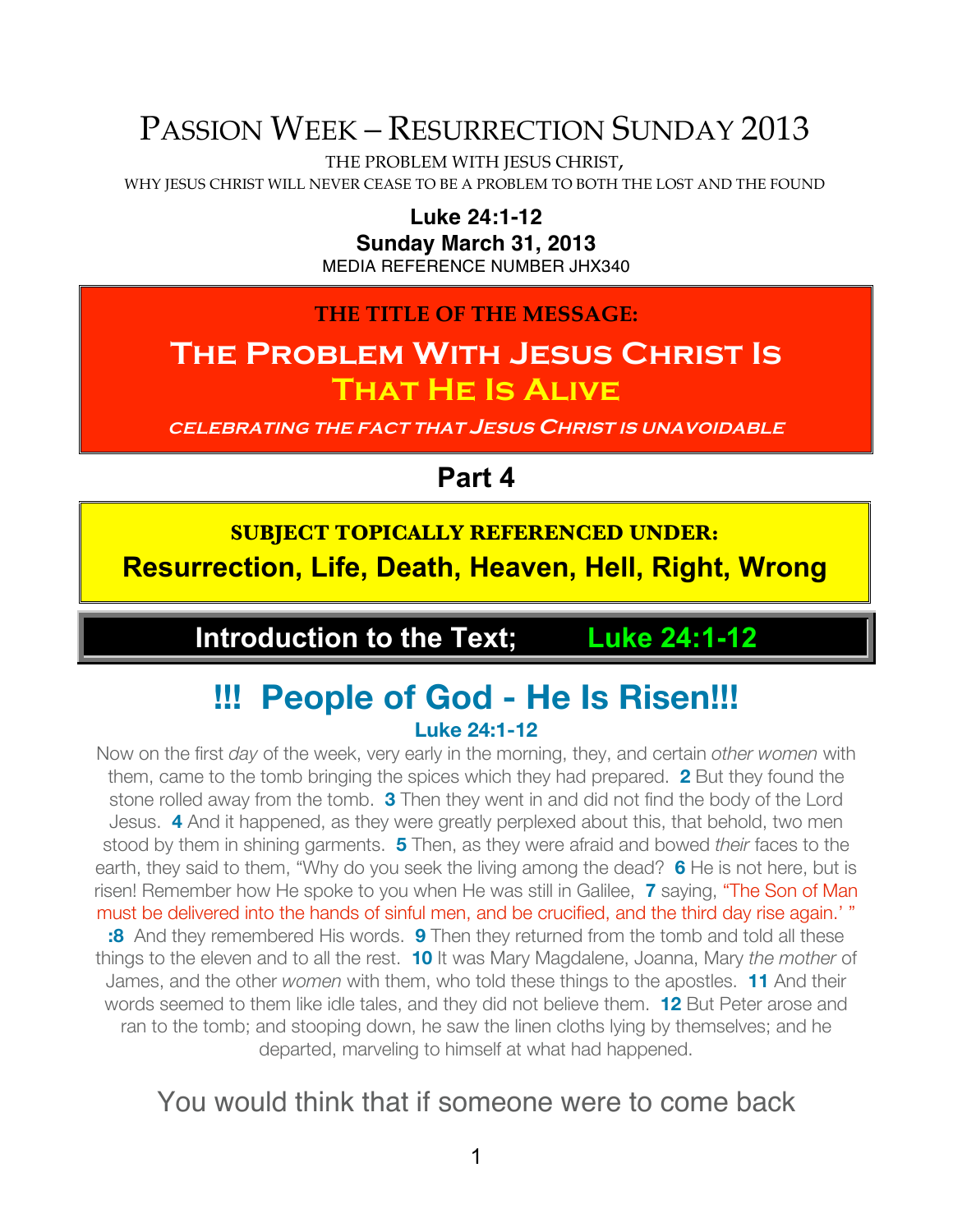from the dead, that he would be hollywood's greatest attraction. You would think that there'd be lectures and seminars on "how to live with everlasting life". – you would think that it would be the happiest news on earth – for all people… and yet is for some, but not for all - - why ?

## The Resurrection of Jesus Christ;

After 2,000 years, continues to be the single most powerful EVENT in all of human history.

## Imagine The Headlines that Could Have Been Printed

On this morning in history.

**CNN** 

Jesus of Nazareth Defies Death – Tomb Shattered. Skeptics proven wrong.

### FOX News

Eternal Life is now Possible. Jesus Conquers Death and Hell

NBC News

Rams beat the Goats 7 to nothing. Madonna wows crowd @ half time show.

**Matt. 28:9**

And as they went to tell His disciples, behold, Jesus met them, saying, "Rejoice!" *(Be Calmly Happily Joyful)* So they came and held Him by the feet and worshiped Him.

## **The Problem With Jesus is – That He's Alive**

**The Problem With A Living Jesus Christ Is** 

**1.) It Makes Him Exclusive**

The Jesus Christ of The Bible Is absolutely and totally Exclusive from the Jesus' of Other Religions.

## **The Problem With A Living Jesus Christ Is That A Living Jesus Christ Makes Him Exclusive**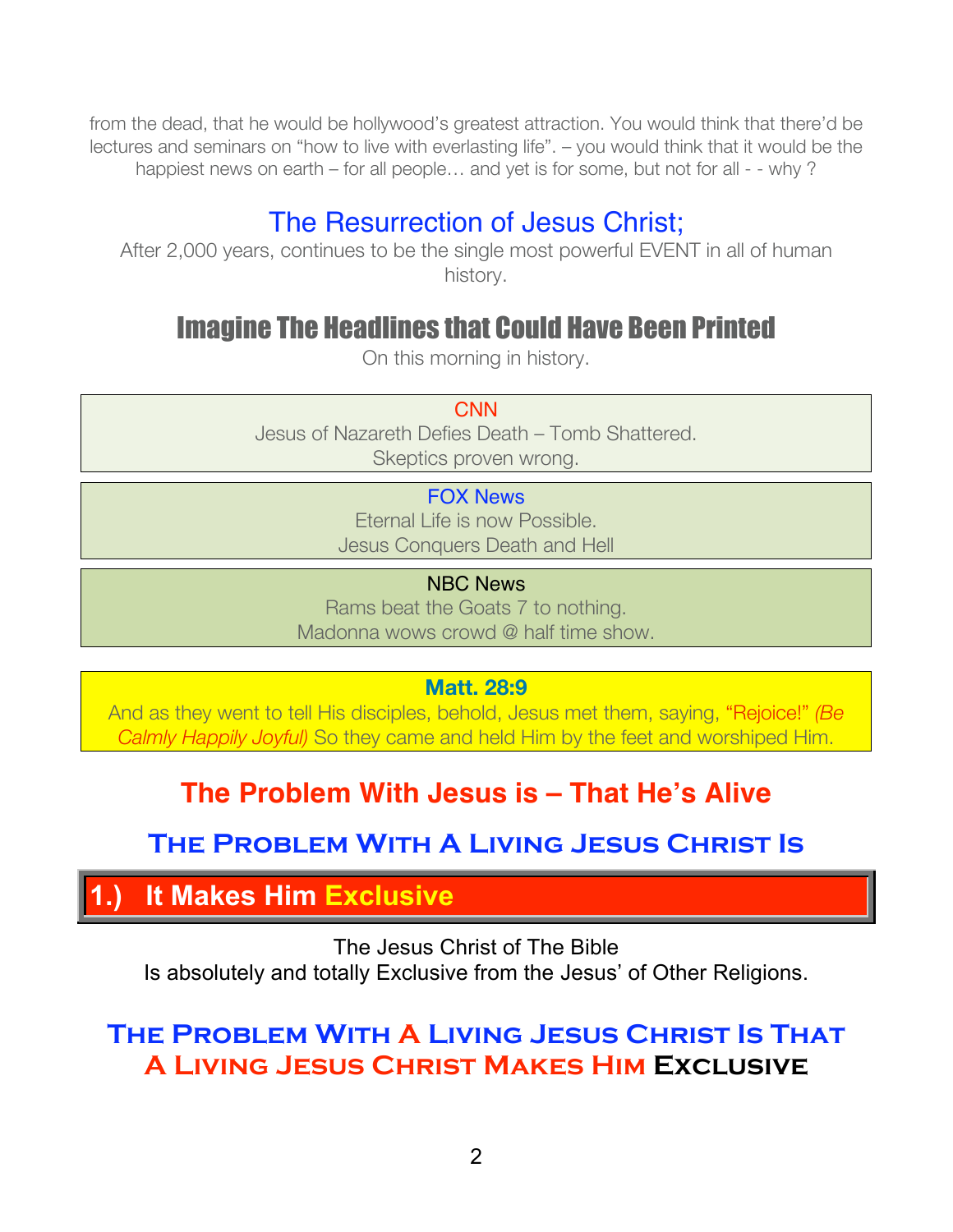## **1a.) It makes Jesus Christ The Sacrifice**

# The Problem With Jesus Is;

**He will not let you get away with your sacrifice.**

Now on the first *day* of the week, very early in the morning, they, and certain *other women* with them, came to the tomb bringing the spices which they had prepared. **2** But they found the stone rolled away from the tomb. **3** Then they went in and did not find the body of the Lord Jesus. **4** And it happened, as they were greatly perplexed about this, that behold, two men stood by them in shining garments.

#### **Philippians 2:8**

And (He) being found in appearance as a man (Human), He humbled Himself and became obedient to the point of death, even the death of the cross.

#### **1John 4:10 NLT**

This is real love—not that we loved God, but that he loved us and sent his Son as a sacrifice to take away our sins.

### **The Problem With A Living Jesus Christ Is That A Living Jesus Christ Makes Him Exclusive**

### **1b.) It makes Jesus Christ The Savior**

# The Problem With Jesus Is;

### **He nullifies all other kings and ragas and lords of history.**

Then, as they were afraid and bowed *their* faces to the earth, they said to them, "Why do you seek the living among the dead? **6** He is not here, but is risen! Remember how He spoke to you when He was still in Galilee, **7** saying, "The Son of Man must be delivered into the hands of sinful men, and be crucified, and the third day rise again.' " **:8** And they remembered His words.

### **The / His Christmas Revelation**

#### **Luke 2:10-11**

Then the angel said to them, "Do not be afraid, for behold, I bring you good tidings of great joy which will be to all people. **11** For there is born to you this day in the city of David a Savior, who is Christ **the** Lord.

This Christ The LORD is He who the Bible says is Almighty God.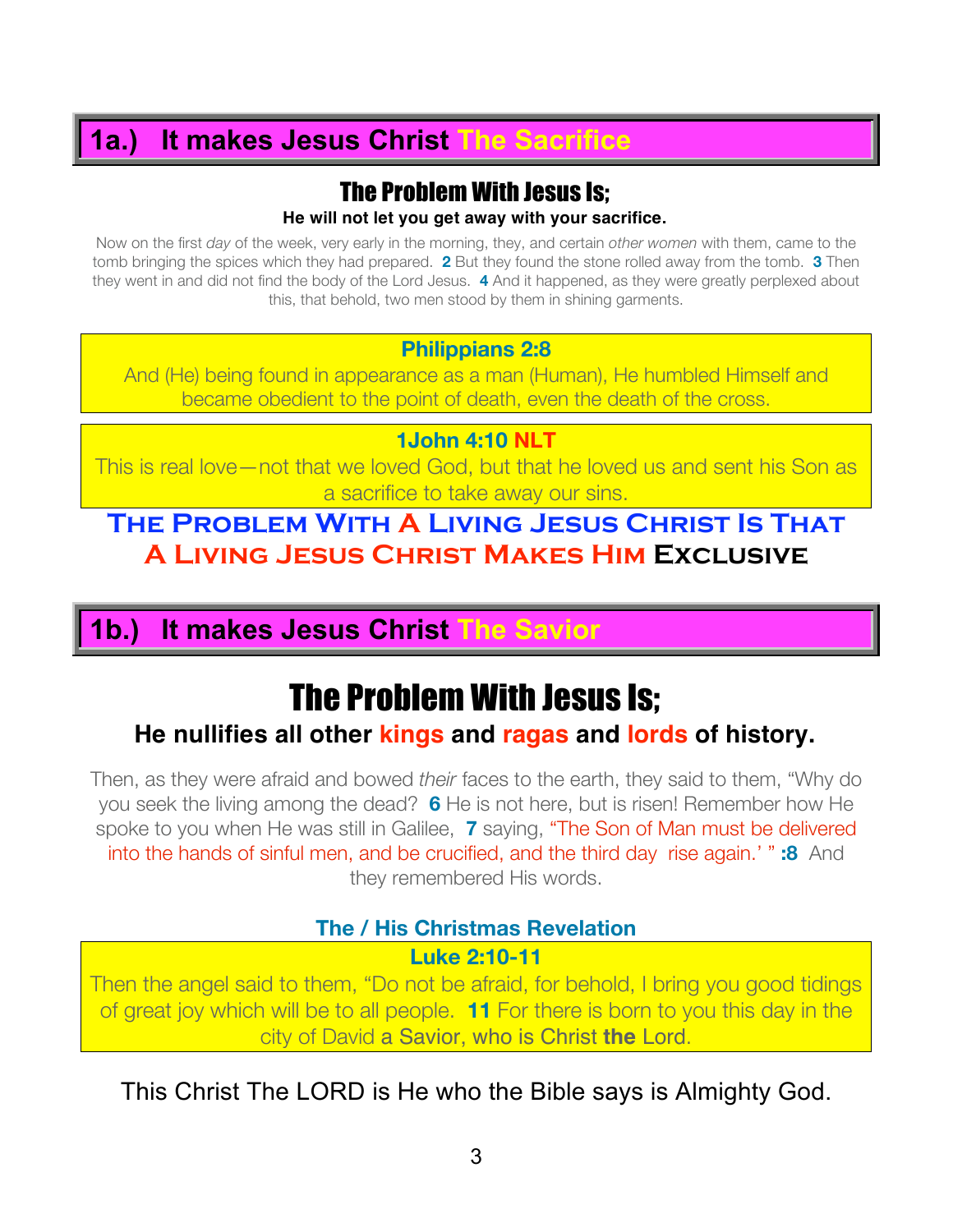#### **Isaiah 43:11**

I, even I, am the LORD, And besides Me there is no savior.

**1 John 4:14** And we have seen and testify that the Father has sent the Son *as* Savior of the world.

## **The Problem With A Living Jesus Christ Is That A Living Jesus Christ Makes Him Exclusive**

**1c.) It makes Jesus Christ The Sovereign**

### **Matthew 27:37**

And they put up over His head the accusation written against Him: THIS IS JESUS THE KING OF THE JEWS.

### **Now Cheer Up Church – This is Jesus Today**

**Revelation 19:16** And He has on *His* robe and on His thigh a name written: KING OF KINGS AND LORD OF LORDS.

# The Problem With Jesus Is;

**He knows that if you're allowed to continue on without Him your soul will end in an eternal death of dying.**

# **In An Act of Sovereignty**

#### **Luke 23:33**

And when they had come to the place called Calvary, (or Skull Chapel) there they crucified Him, and the criminals, one on the right hand and the other on the left. **34** Then Jesus said, "Father, forgive them,

for they do not know what they do."

**It's amazing that Sovereignty doesn't condemn us for our sins – We can only condemn ourselves for not trusting in Him.**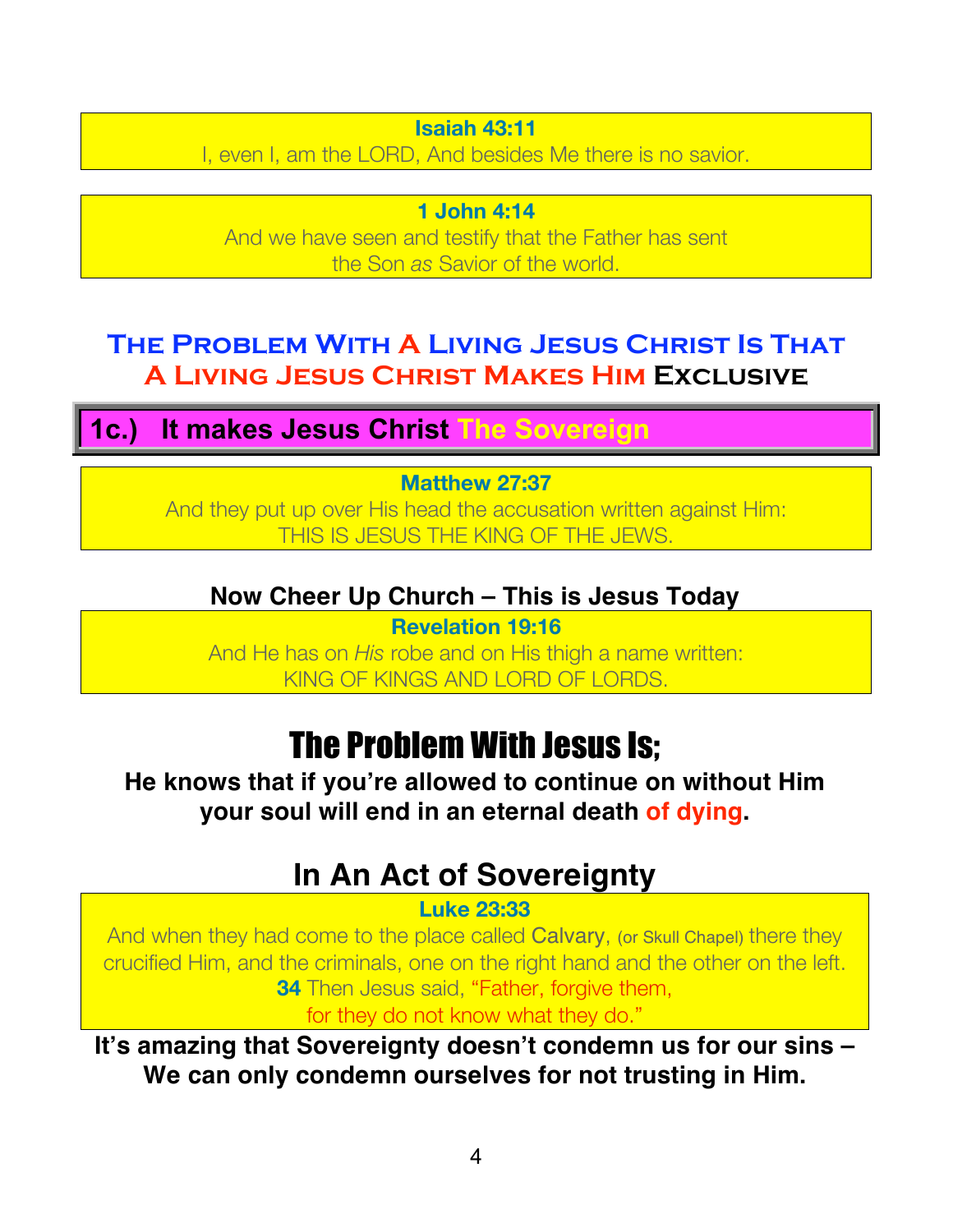## **The Problem With A Living Jesus Christ Is**

**2.) It Makes Him Unique**

## **The Jesus Christ of The Bible**

Is absolutely and totally Unique from all other Jesus' of Other Religions.

## **The Problem With A Living Jesus Christ Is That A Living Jesus Christ Makes Him Unique**

### **2a.) This Unique Jesus Offers Hope**

"Why do you seek the living among the dead? **6** He is not here, but is risen! Remember how He spoke to you when He was still in Galilee, = HOPE(FILLED) NEWS

# The Problem With Jesus Is;

### **He will not allow you to be satisfied with a false hope.**

## **One of the many proofs of Jesus being alive is the work and function of the Holy Spirit.**

### **Rom. 15:13**

Now may the God of hope fill you with all joy and peace in believing, that you may abound in hope by the power of the Holy Spirit.

### **Titus 2:13-14a**

looking for the blessed hope and glorious appearing of our great God and Savior Jesus Christ, **14** who gave Himself for us, that He might redeem us from every lawless deed…

## **The Problem With A Living Jesus Christ Is That A Living Jesus Christ Makes Him Unique**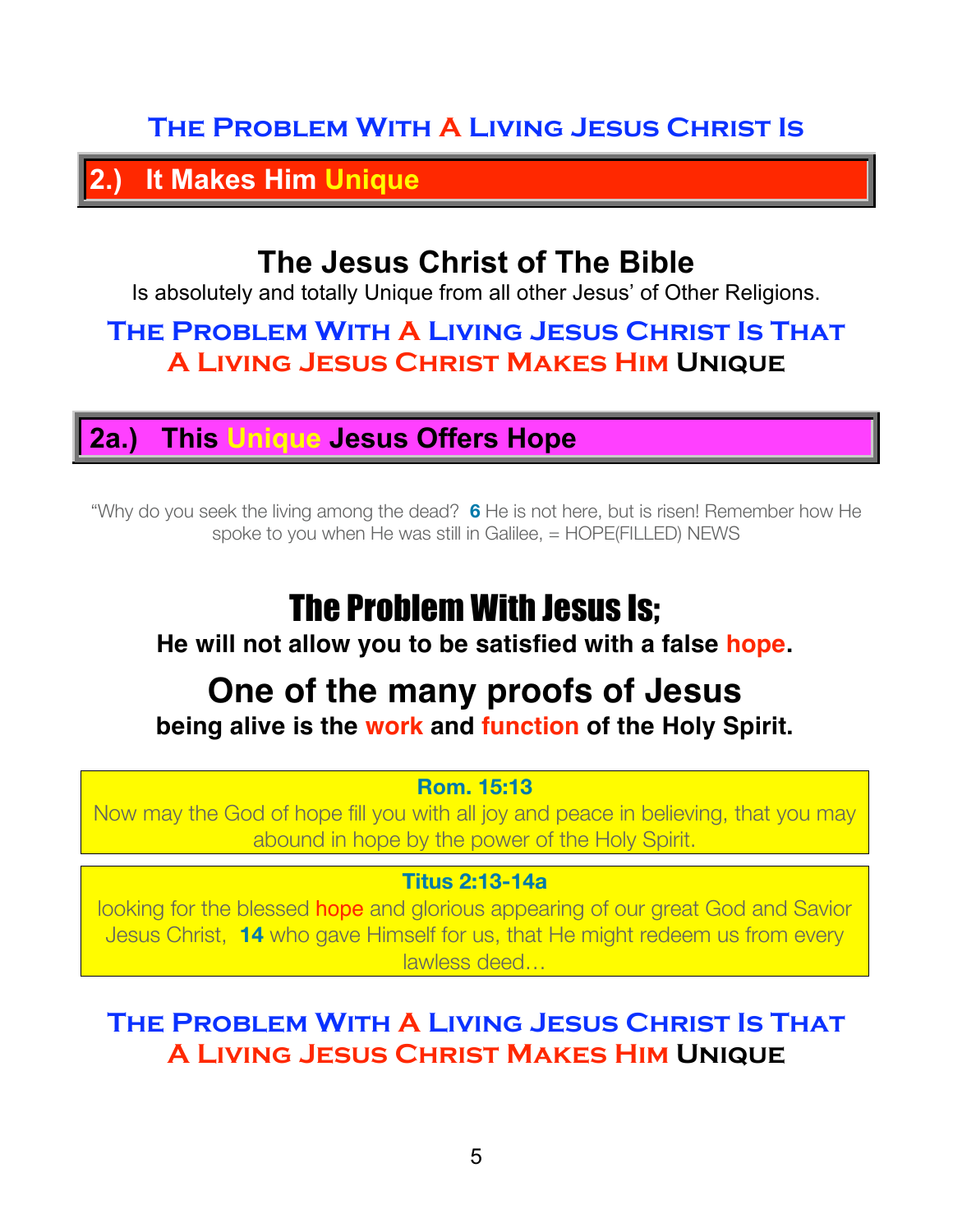## **2b.) This Unique Jesus Brings Us Life**

**John 17:3**

And this is eternal life, that they may know You, the only true God, and Jesus Christ whom You have sent.

**John 11:25**

Jesus said to her, "I am the resurrection and the life. He who believes in Me, though he may die, he shall live. **26** And whoever lives and believes in Me shall never die. Do you believe this?"

## **The Problem With A Living Jesus Christ Is That A Living Jesus Christ Makes Him Unique**

**2c.) This Unique Jesus Loves You**

# **You and I will never know what it means**

**to be a virgin to sin. But Jesus did. And for Him to become sin in our place… Is more than we can imagine.**

## **THE VIDEO FROM THE PASSION**

**http://www.youtube.com/watch?v=p6CGmROkncM**

### **John 3:16-18**

For God so loved the world that He gave His only begotten Son, that whoever believes in Him should not perish but have everlasting life. **17** For God did not send His Son into the world to condemn the world, but that the world through Him might be saved. **:18** "He who believes in Him is not condemned; but he who does not believe is condemned already

## **The Problem With A Living Jesus Christ Is**

**3.) It Makes Him God**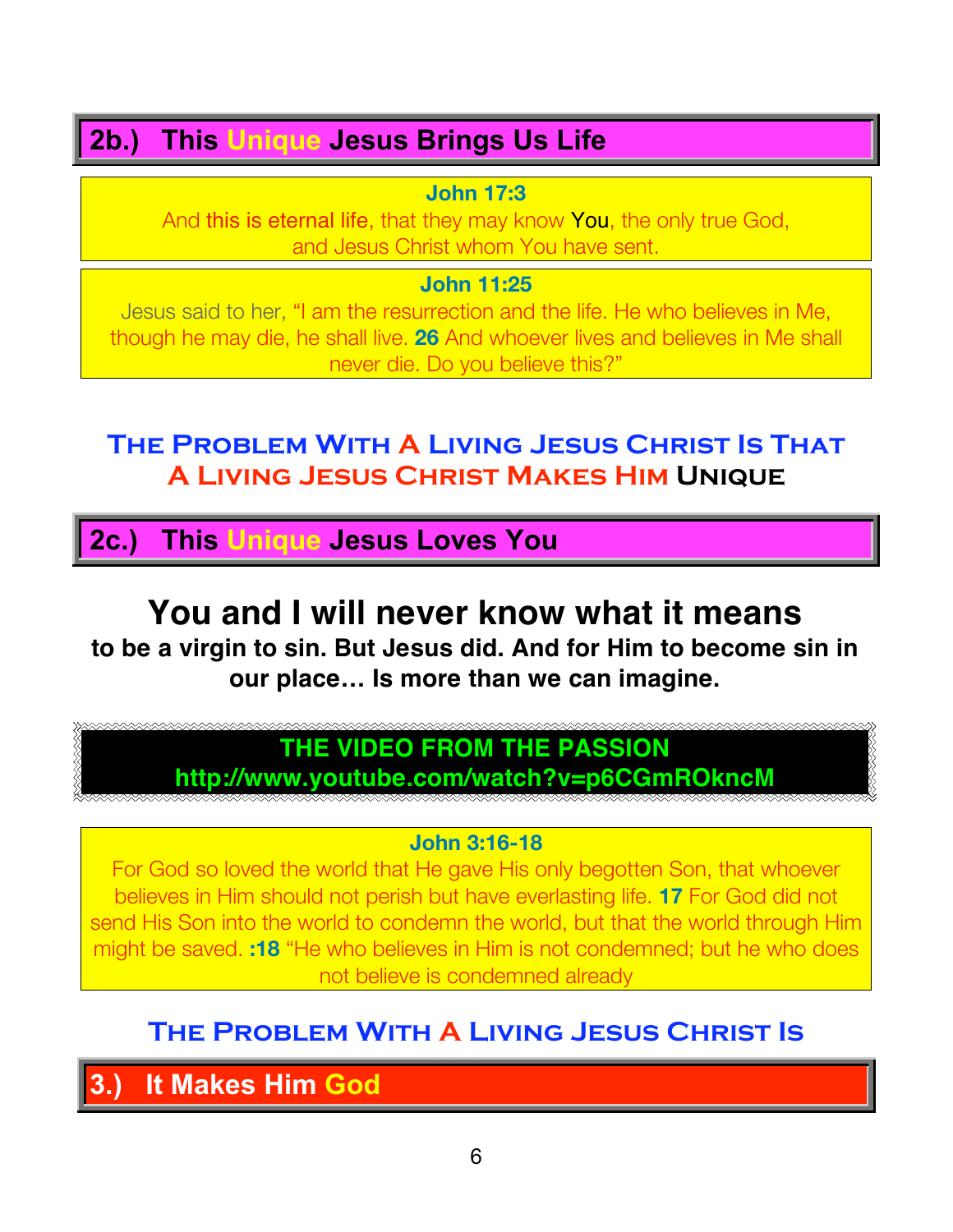# **The Jesus Christ of The Bible**

Is absolutely and totally Exclusive from the Jesus' of Other Religions.

All **good men** die and are dead now.

All **prophets** die and are dead now. // All **religious founders** die and are dead.

### But Jesus Christ is God The Son.

#### **Isaiah 44:6**

"Thus says the LORD, the King of Israel, And his *(Israel's)* Redeemer, the LORD of hosts: 'I am the First and I am the Last; Besides Me there is no God.

### **Rev. 1:17-18**

And when I saw Him, I fell at His feet as dead. But He laid His right hand on me, saying to me, "Do not be afraid; I am the First and the Last. **18** I *am* He who lives, and was dead, and behold, I am alive forevermore. Amen. And I have the keys of Hades and of Death.

### **Rev. 2:8b**

'These things says the First and the Last, who was dead, and came to life: **1 John 5:20**

And we know that the Son of God has come and has given us an understanding, that we may know Him who is true; and we are in Him who is true, in His Son Jesus Christ. This is the true God and eternal life.

## **The Problem With A Living Jesus Christ Is That A Living Jesus Christ Makes Him God**

## **3a.) The God Who Lived Among Us**

### **1 John 1:1-3**

That which was from the beginning, which we have heard, which we have seen with our eyes, which we have looked upon, and our hands have handled, concerning the Word of life— **2** the life was manifested, and we have seen, and bear witness, and declare to you that eternal life which was with the Father and was manifested to us— **3** that which we have seen and heard we declare to you, that you also may have fellowship with us; and truly our fellowship *is* with the Father and with His Son Jesus Christ.

## **The Problem With A Living Jesus Christ Is That A Living Jesus Christ Makes Him God**